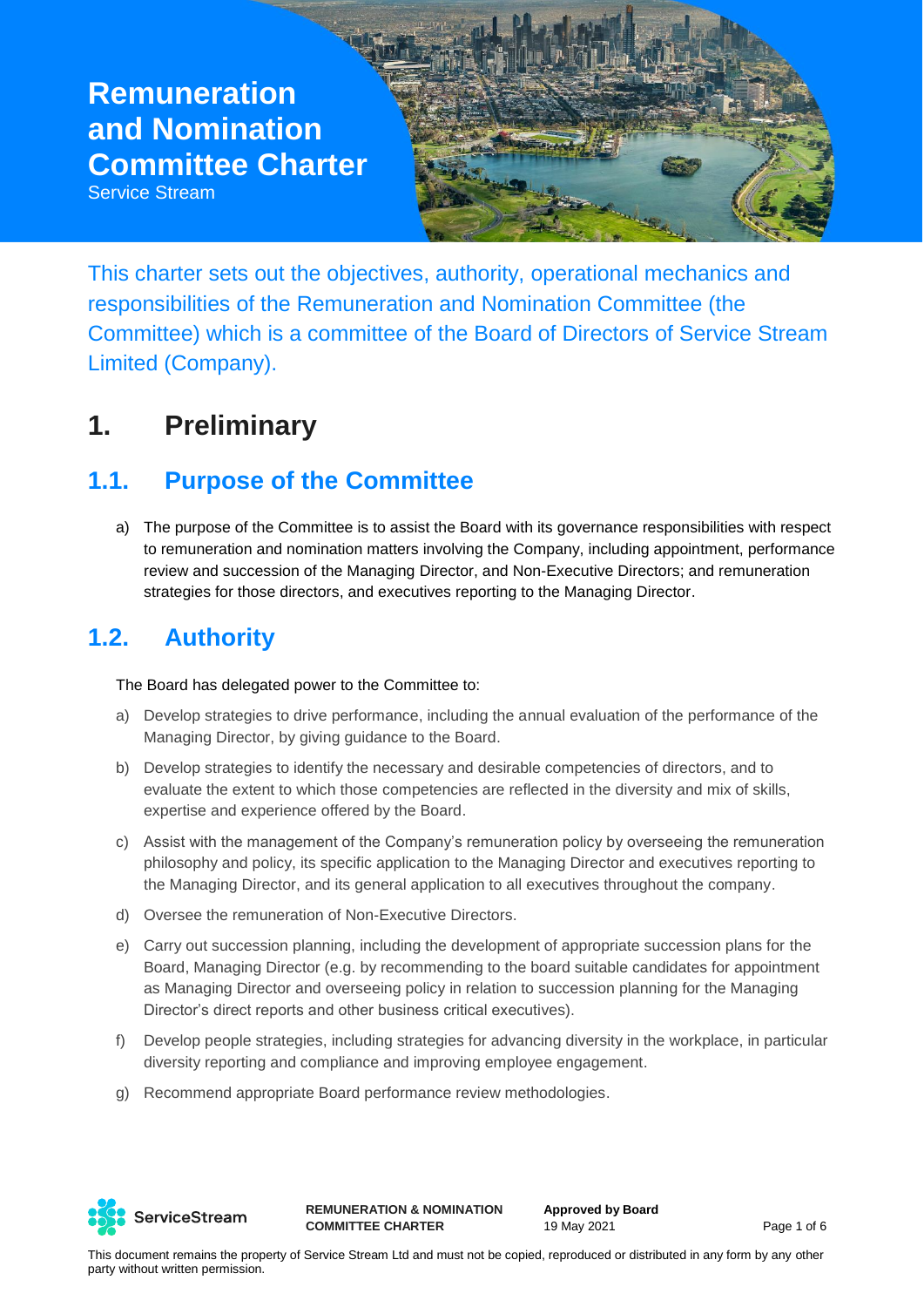Service Stream

h) Make recommendations to the Board in respect of any remuneration related disclosures in the annual report, or otherwise, as required by ASX Listing Rules, Corporation Act 2001 (Cth) or other relevant laws.

The Committee is accountable to the Board for the performance of its duties.

#### **1.3. Membership**

- a) The Committee will consist of at least three Non-Executive Directors as determined by the Board, a majority of whom will be independent.
- b) The Committee will be chaired by an independent director.
- c) Any person may be invited to attend part or all of a meeting of the Committee, as and when the Committee considers appropriate, and any director is entitled to attend Committee meetings.

#### **1.4. Meetings**

- a) The Committee will meet as frequently as required but not less than three times a year.
- b) Minutes of proceedings and resolutions of the Committee will be kept by the secretary. Minutes will be distributed to all Committee members and provided to the Board at its next meeting.
- c) A quorum will comprise any two Committee members. In the absence of the Committee Chairman, the members shall elect one of their number as Chairman for that meeting.

### **2. Responsibilities**

#### **2.1. Role of Committee**

The Committee is an advisory Committee and its role is to assist the Board in exercising its authority in relation to the matters set out in this charter. In doing so, the Committee assists the Board to represent and serve the interests of shareholders.

#### **2.2. Remuneration Philosophy and Policy**

- a) The Committee will determine and recommend to the board the philosophy and policy for the remuneration of the Managing Director, the Managing Director's direct reports and other senior executives. The Committee will also provide advice to the Board in relation to remuneration policy for the Chairman and Non-Executive Directors.
- b) The Committee will from time to time review the ongoing appropriateness and relevance of the Company's remuneration policy. In determining the policy, the Committee will take into account all factors which it deems necessary. The objectives of the policy will be to:



**REMUNERATION & NOMINATION COMMITTEE CHARTER**

**Approved by Board** 19 May 2021 Page 2 of 6

This document remains the property of Service Stream Ltd and must not be copied, reproduced or distributed in any form by any other party without written permission.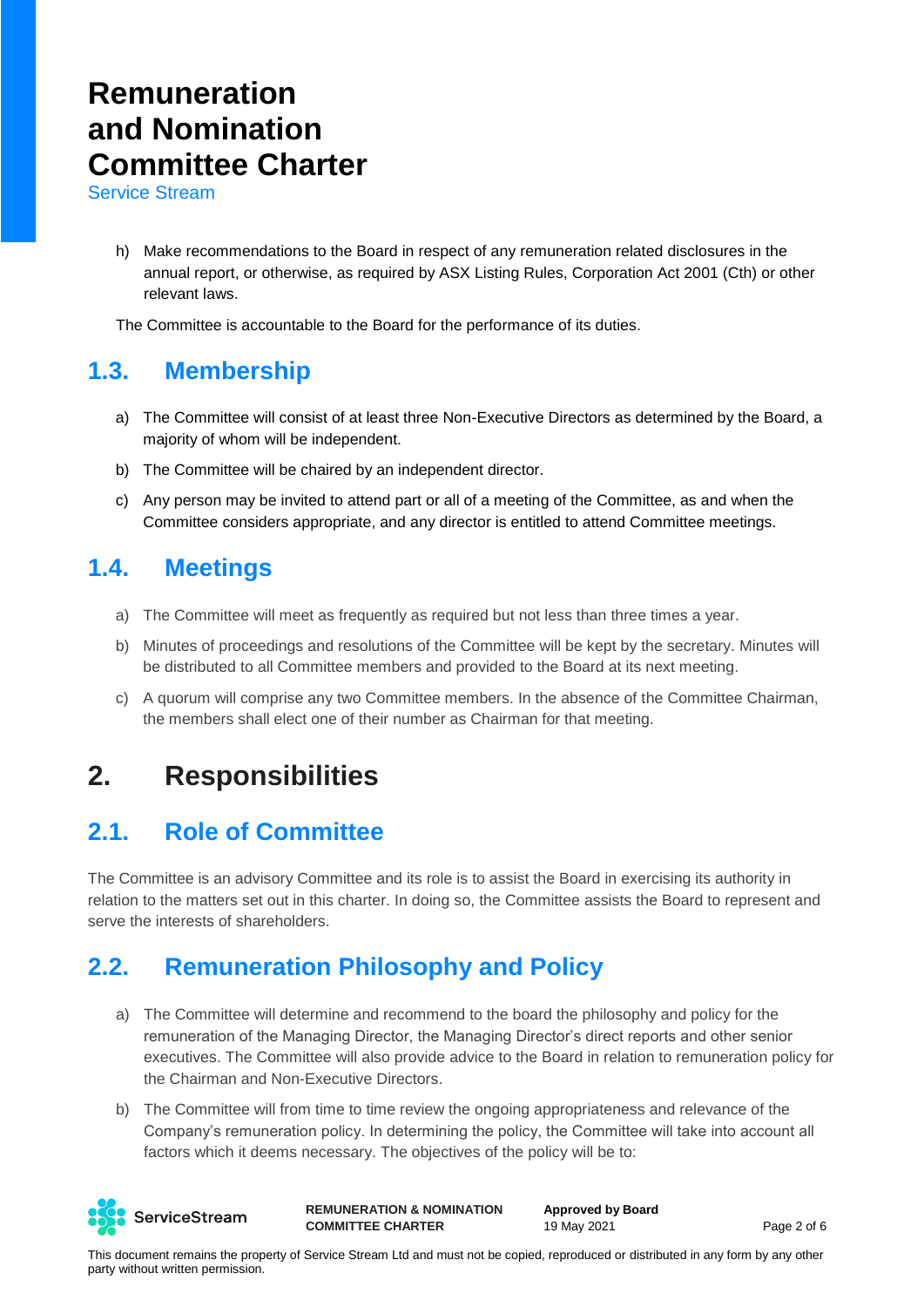Service Stream

- i. Link rewards to achieving the corporate objectives of the Company, without breaches of the Code of Conduct or regulatory requirements;
- ii. Provide competitive rewards to attract, motivate and retain appropriately skilled executives;
- iii. Apply "stretch" key performance indicators (KPIs), including financial and non-financial measures of performance; and
- iv. Ensure remuneration arrangements are fair and equitable and facilitate the deployment of people
- c) The Committee will:
	- i. Recommend to the Board the remuneration for the Managing Director's direct reports on appointment, and following appointment, having regard to the remuneration policy and advice from the Managing Director
	- ii. As soon as practicable after the end of each financial year, recommend to the board incentive payments for the Managing Director's direct reports based on their performance against the KPIs applicable to them for that financial year
	- iii. Review and make recommendations to the Board in relation to executive short and long term incentive plans. In making those recommendations the Committee will have regard to the remuneration policy and to the total cost of the incentive plans
- d) The Committee will also review any severance or termination payments for the Managing Director, the Managing Director's direct reports and other senior executives to ensure they are consistent with the rules of any incentive plans and termination policy, and that any payments made are fair and reasonable to the individual and the company.

#### **2.3. Remuneration of Non-Executive Directors**

- a) The Committee will consider and make recommendations to the Board on the remuneration for the Chairman and other Non-Executive Directors each year.
- b) The Committee will also recommend to the Board the policy for authorising claims for expenses from the Chairman and other Non-Executive Directors.

#### **2.4. Remuneration of the Managing Director**

#### The Committee will:

- a) Recommend to the Board the remuneration for the Managing Director on appointment, and following appointment, having regard to the remuneration policy.
- b) Recommend to the Board for its approval, appropriate KPIs to apply to the Managing Director from the beginning of each financial year.



**REMUNERATION & NOMINATION COMMITTEE CHARTER**

**Approved by Board** 19 May 2021 **Page 3 of 6**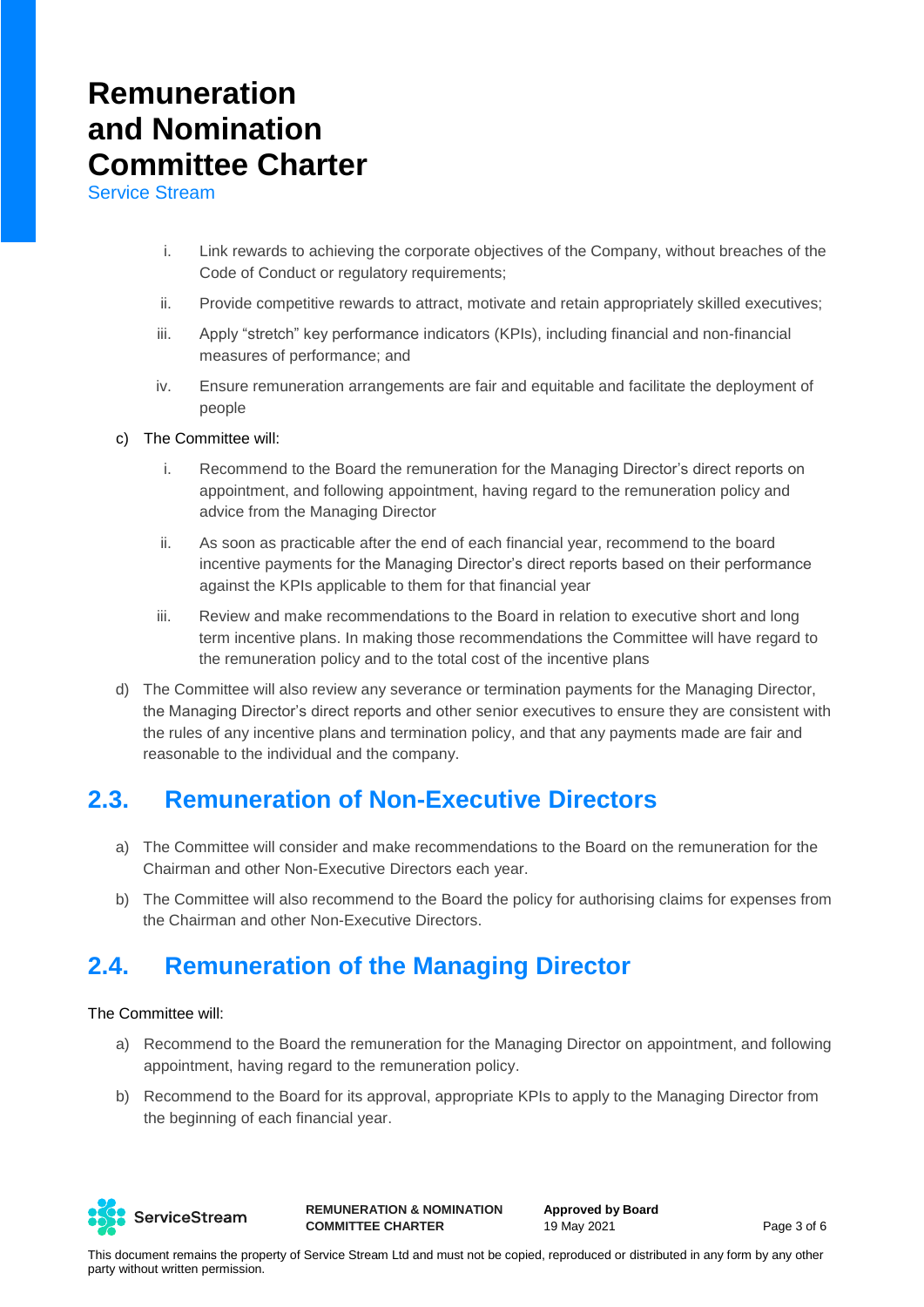Service Stream

- c) As soon as practicable after the end of each financial year, recommend to the Board for its approval, any incentive payments for the Managing Director against the KPIs set at the beginning of the year.
- d) Review and make recommendations to the Board in relation to short and long term incentive plans for the Managing Director. In making those recommendations, the Committee will have regard to the remuneration policy, contractual arrangements and to the total cost of the incentive plans.
- e) Recommend to the Board the policy for authorising claims for expenses from the Managing Director.

#### **2.5. Succession Planning**

- a) The Committee will determine and recommend to the Board the philosophy and policy for succession planning for the Board and the Managing Director, the Managing Director's direct reports and business critical executives.
- b) The Committee will review the succession plans for the Board, the Managing Director and the Managing Director's direct reports and evaluate and implement risk mitigation strategies for all business critical roles.

#### **2.6. People Strategies**

- a) The Committee will determine and recommend to the Board the philosophy in relation to strategies for advancing diversity in the workplace, e.g. the percentage of women in the workforce at all levels.
- b) The Committee will review employee engagement data and recommend for Board approval strategies based on analysis of that data.

#### **2.7. Committee Members' Rights**

- a) The Committee will have unrestricted access to personnel, records and senior management, as appropriate.
- b) The Committee is authorised by the Board to obtain outside legal or other independent professional advice and to secure the attendance of outsiders with relevant experience and expertise if it considers this necessary, the cost of such advisers to be borne by the Company.
- c) Each member of the Committee, with the consent of the Chairman and the assistance of the secretary, may seek independent professional advice at the expense of the Company on any matter connected with the discharge of his or her responsibilities. The consent of the Chairman will not be unreasonably withheld.



**REMUNERATION & NOMINATION COMMITTEE CHARTER**

**Approved by Board** 19 May 2021 **Page 4 of 6**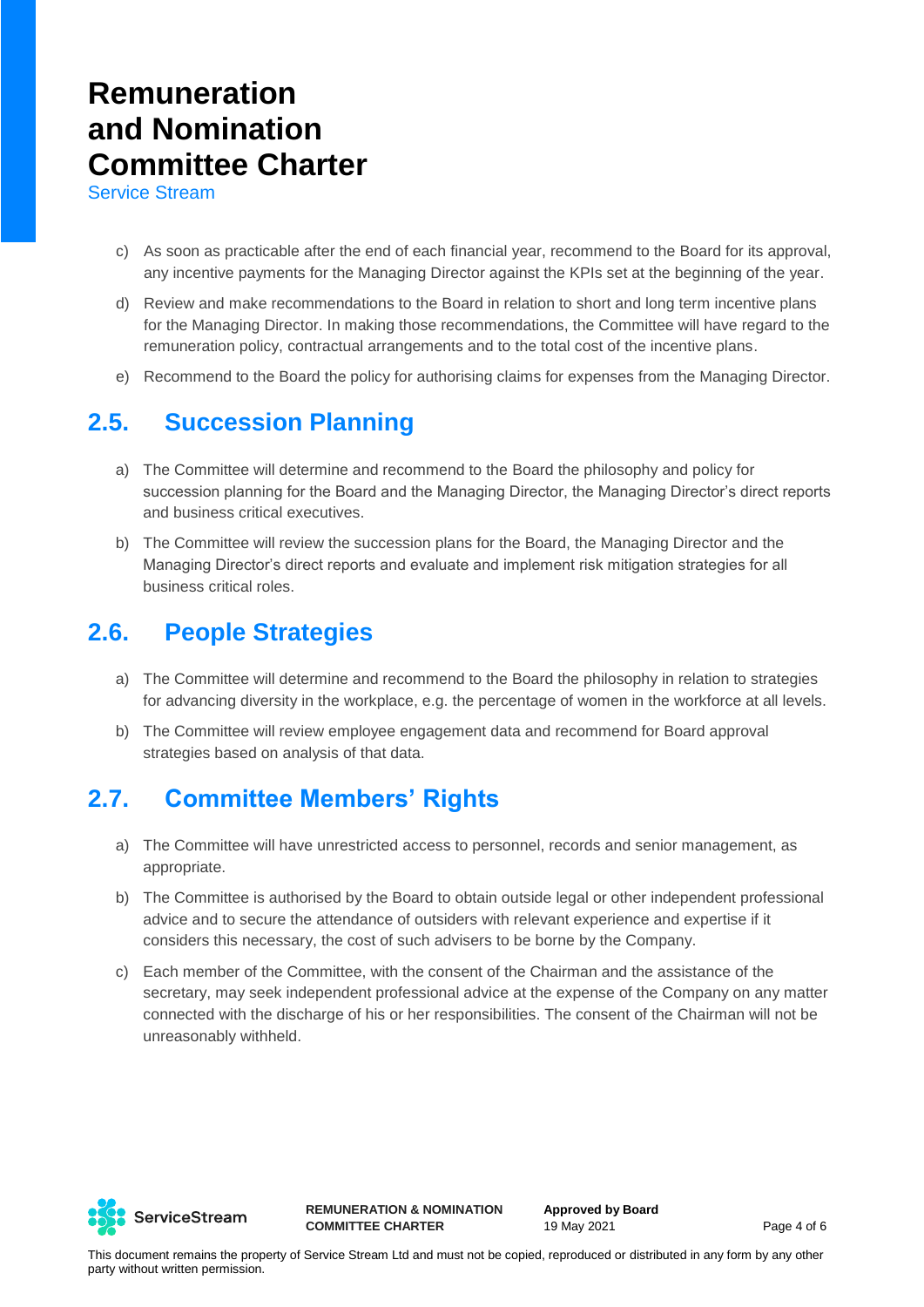Service Stream

### **3. Performance Evaluation of Committee and Individual Members**

#### **3.1. Evaluation of the Committee's Performance**

The Committee is an advisory Committee and its role is to assist the Board in exercising its authority in relation to the matters set out in this charter. In doing so, the Committee assists the Board to represent and serve the interests of shareholders.

- a) The Committee will review its performance annually in regards to the principles and requirements of this charter.
- b) After completion of the annual review, the Committee's charter will be reviewed, and any required recommendations made to the Board, to reflect any changes to Committee's responsibilities, activities and practice.
- c) The Committee is also responsible for assisting the Board to review the effectiveness and performance of the Chairman, the Managing Director, the Board and its Committees, and to develop and implement any policies and programs to enhance their performance.



**REMUNERATION & NOMINATION COMMITTEE CHARTER**

**Approved by Board** 19 May 2021 **Page 5 of 6**